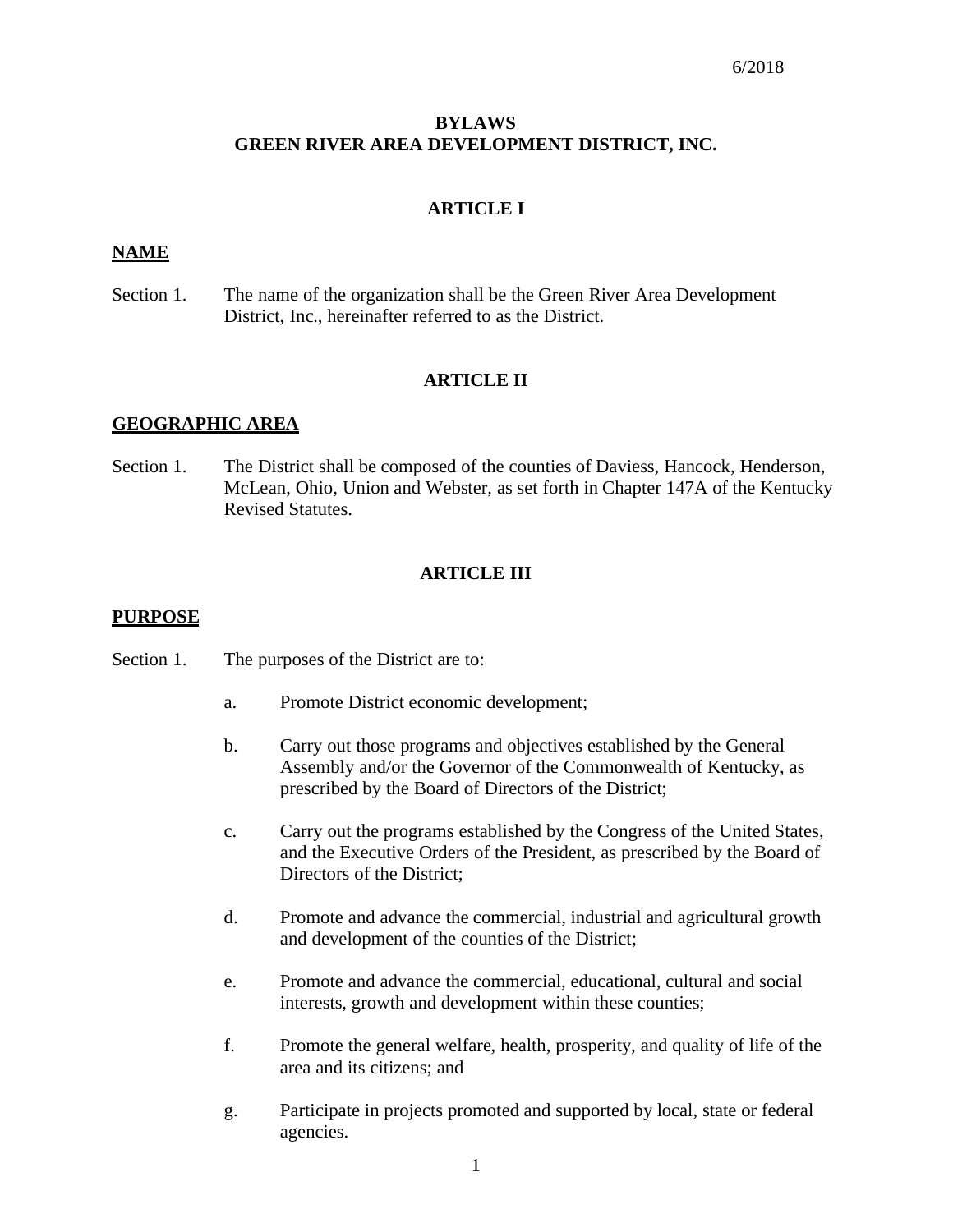# **ARTICLE IV**

# **BOARD MEMBERSHIP**

- Section 1. The Board of Directors shall be composed of at least fifty-one (51) percent elected officials. These shall consist of the following:
	- a. The County Judge/Executive of each county shall be a member of the Board of Directors.
	- b. A Mayor of at least one incorporated city in each county located within the District shall be a member of the Board of Directors.
		- 1. The Mayor of each of the two largest cities within the District shall be a member of the Board of Directors.
		- 2. Each county in the District shall elect a Mayors' Representative by the majority vote of the Mayors of the incorporated cities in their respective county.

The Executive Director shall notify the appropriate Mayors, in writing, thirty (30) days prior to the expiration of any Mayors' Representative term of office.

In the event that an appointment has not been made for a Mayors' Representative member within sixty (60) days of the date of notice from the Executive Director, the Board of Directors shall fill the position after thirty (30) days written notice from the Chairman to those responsible for making the appointment.

c. Elected officials specified in Section 1, paragraphs a, b (1) and b (2) above, may authorize by letter, alternates to represent their interest on the Board of Directors. A person so designated shall serve at the pleasure of the elected official who designated him or her, and any action taken or vote cast by a designated alternate shall be considered the action or vote of the designating elected official. The designee of a Mayor or County Judge/Executive shall be a member of the designator's respective legislative body or their staff. Designated alternates, who are not elected officials or their staff, may be designated as a representative with the consent of that body and must meet the requirements of citizen members as set out below.

Elected officials specified in Section 1, must collectively designate by letter, alternates to represent their interest on the Board of Directors.

d. The chairman of each of the Functional Advisory Committees authorized by these Bylaws shall be a member of the Board of Directors.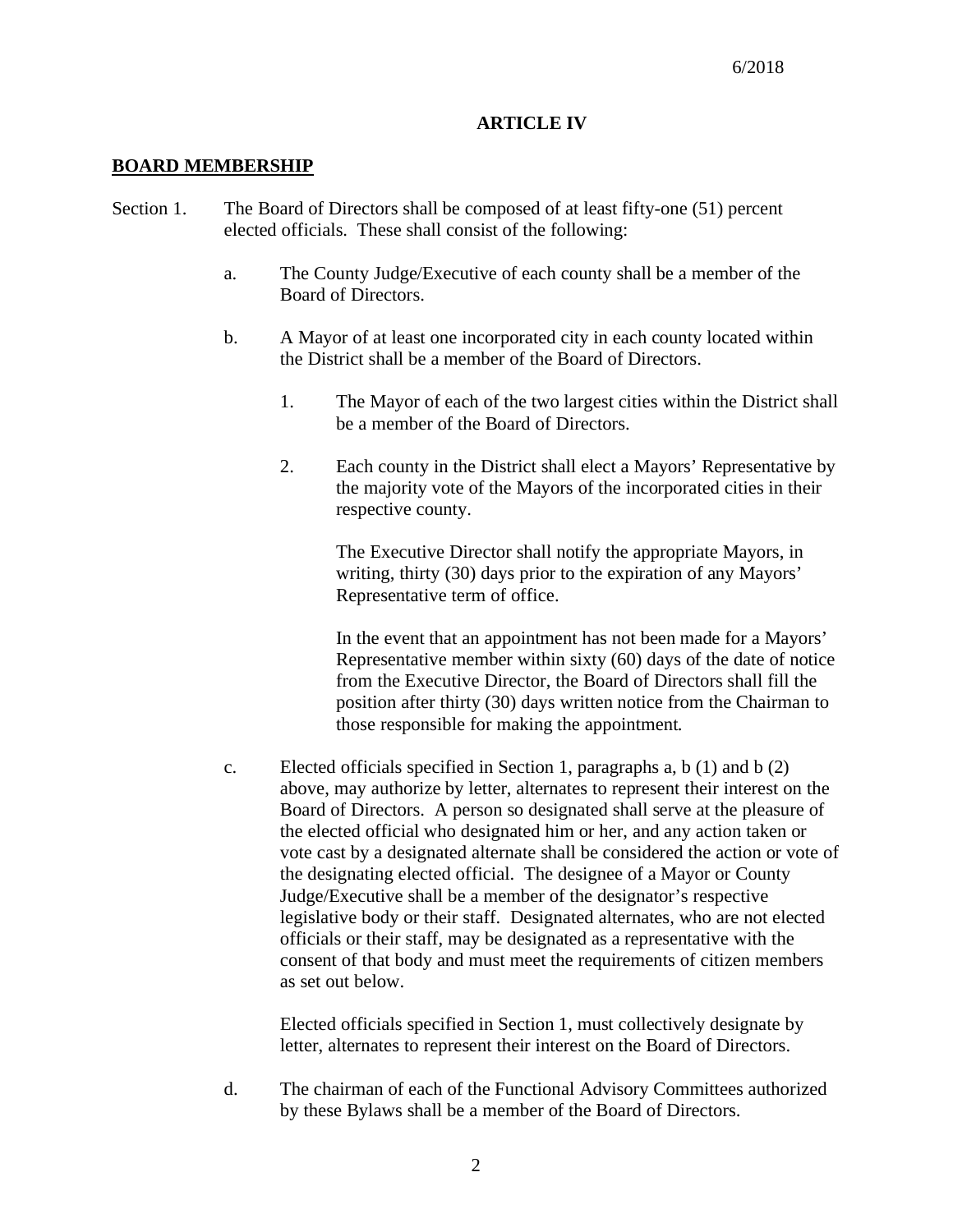- Section 2. The Board of Directors shall also be composed of no more than forty-nine (49) percent citizen members. These members shall be residents of the District and shall be broadly representative of the population, with members being chosen from the following suggested categories:
	- a. Public and private education;
	- b. Social and religious organizations;
	- c. Health and welfare;
	- d. Professional (doctors, lawyers, engineers, etc.);
	- e. Labor;
	- f. Low income;
	- g. Agriculture (Farm);
	- h. Minority Organizations;
	- i. Civic organizations;
	- j. Business and industry;
	- k. Women unless otherwise represented;
	- l. County Development Organizations;
	- m. Non-Profits;
	- n. Chamber; and
	- o. Other.

Under the provisions outlined previously, the following citizen board membership shall exist:

One citizen member from each county shall be appointed by the majority vote of the County Judge/Executive and the Mayors from that County.

The County Judge/Executive shall be responsible in convening a meeting of all mayors within the county for the purpose of appointing a citizens' member.

Each citizen member of the Board of Directors must be a resident of the County from which he/she is appointed.

The Executive Director shall notify the appropriate County Judge/Executive and Mayors, in writing, thirty (30) days prior to the expiration of any citizen member's term of office.

In the event that an appointment has not been made for a citizen member within sixty (60) days of the date of notice from the Executive Director, the Board of Directors shall fill the position after thirty (30) days written notice from the Chairman to those responsible for making the appointment.

Citizen board membership shall terminate on expiration of a term, board acceptance of a resignation, or change of residence to a locality outside the District.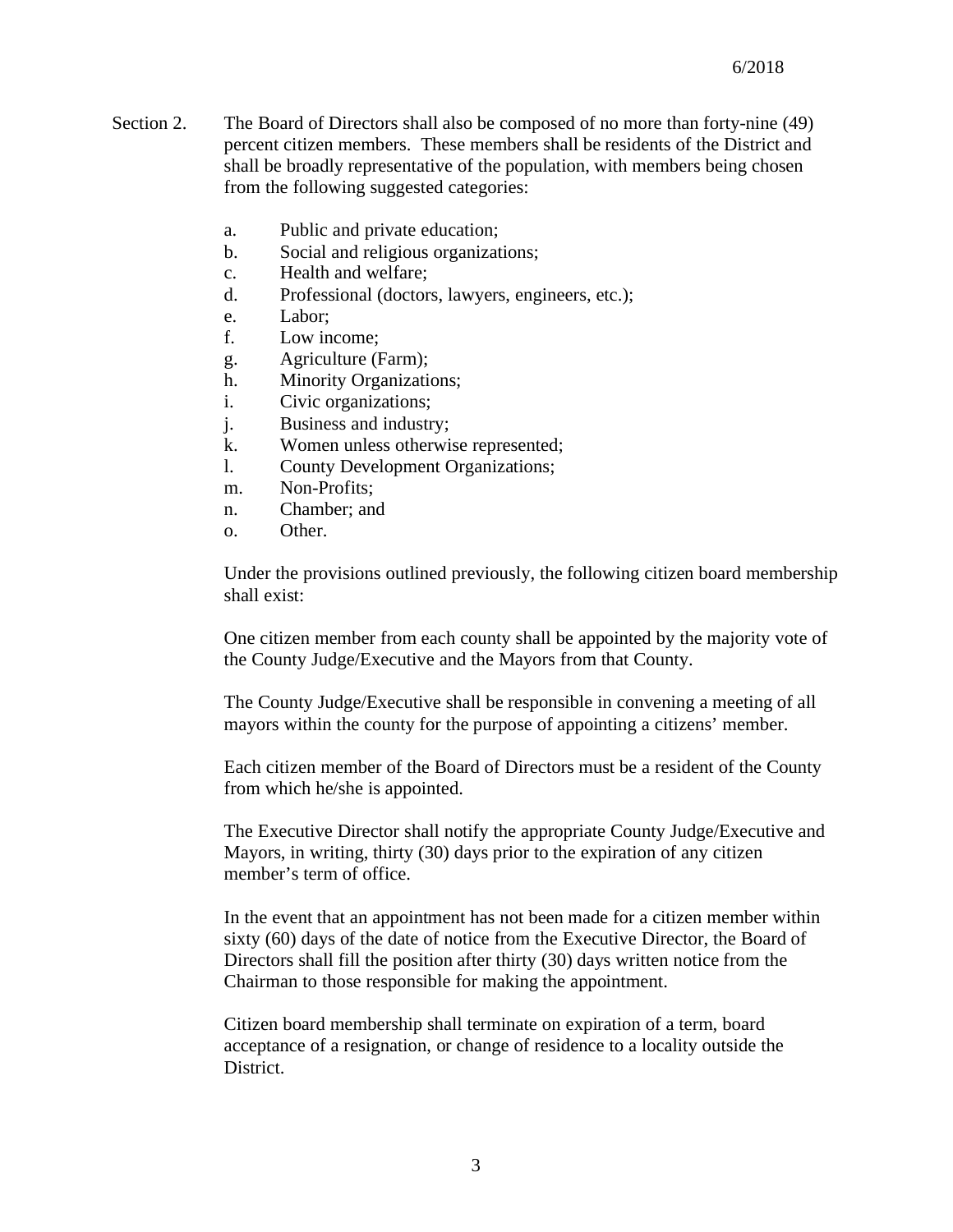The Board of Directors may declare a citizen membership vacant when a member has failed, without reason, to attend three (3) successive regular meetings of the Board.

Section 3. The Board of Directors shall have no less than two (2) minority representatives.

Nominations for minority representative shall be solicited from the minority organizations in the District. The minority representatives shall be appointed by the Board of Directors upon the recommendation of the Nominating Committee.

- Section 4. A quorum of the Board of Directors shall be the attendance of fifty-one (51) percent of the total Board membership.
- Section 5. Excused absence of members at Board of Directors meeting shall be:
	- a. Attendance at a meeting representing the GRADD Board of Directors;
	- b. Attendance at a meeting that promotes the purposes of the District as identified in Article III, Section 1 of the Bylaws;
	- c. Serious illness; or
	- d. Death of immediate family member.

To receive an excused absence, members should contact the GRADD office, before the meeting, with their reason for the absence.

Section 6. The County Judge/Executives and the Mayors specified in Article IV, Section 1, paragraphs a,  $b(1)$  and  $b(2)$  shall serve on the Board during the tenure of their public office.

> The term of the Mayors' Representative specified in Article IV, Section 1, paragraph b (3) shall be two (2) years.

The term of Citizen Member shall be three (3) years.

The term of Minority Representative shall be three (3) years.

The term of Board members who are on the Board as chairman of a Functional Advisory Committee shall be one (1) year.

The term of the Board members shall expire December 31 of the last year of the term of the Board member is appointed for.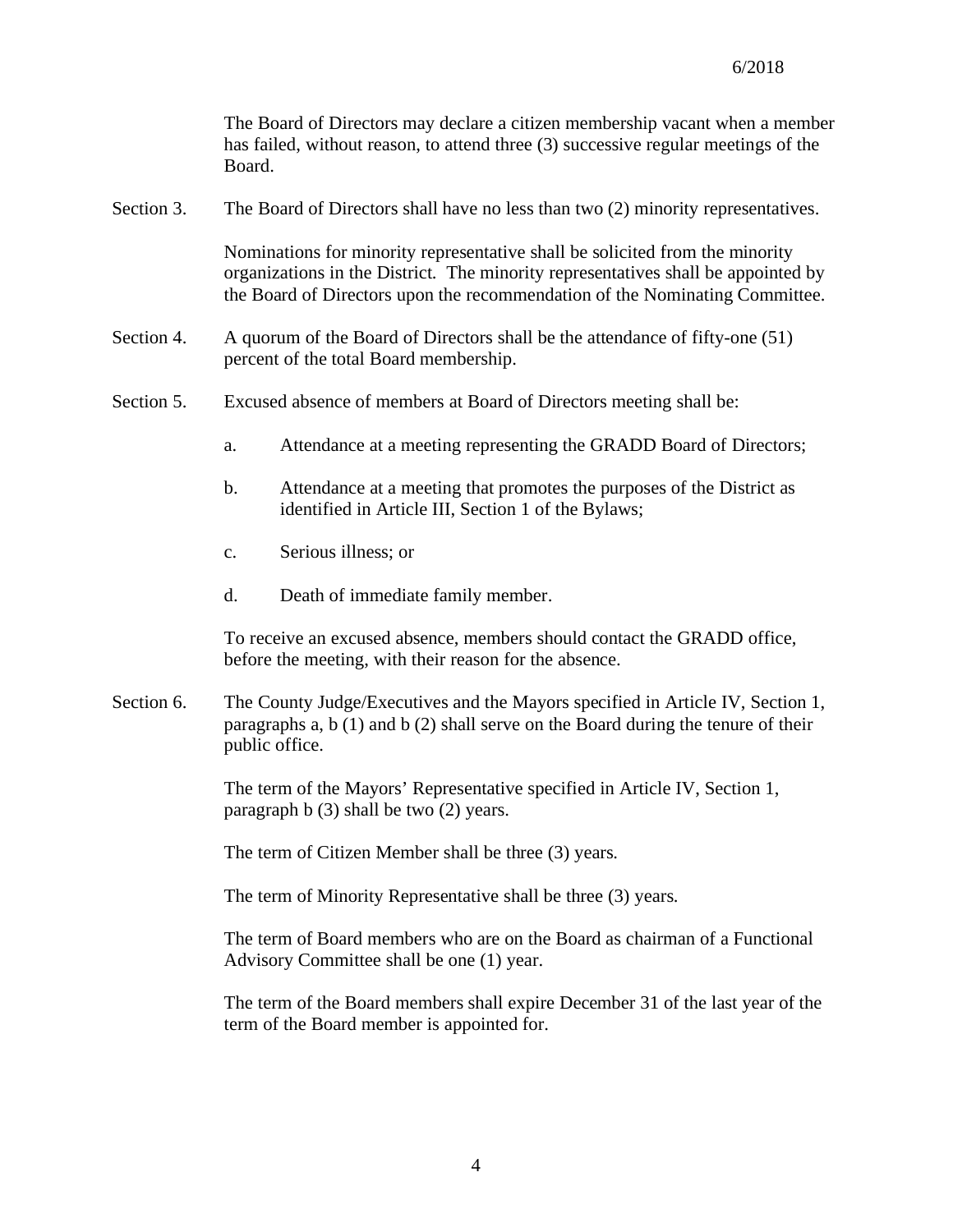- Section 7. The Board of Directors shall also include the following persons:
	- a. Emeritus Board Member Any person who has served twenty (20) years or more (whether consecutively or cumulatively) as a member of the GRADD Board of Directors shall be an Emeritus member.

The nomination for an Emeritus member shall be made by the GRADD Executive Committee. The prospective member shall meet one or more of the qualifications outlined below:

- t, The individual shall have a proven leadership record at the local, regional, state, and/or national level;
- The individual has and continues to actively participate in the ä, mission of GRADD;
- The individual has an excellent attendance record at the Board of ¥. Directors meetings during his/her tenure on the Board and shall have no more than three unexcused absences during a fiscal year;
- k, The term of the Emeritus member shall be two years and eligible for reappointment through the normal nomination process.
- b. The persons serving on the GRADD Board as Emeritus member(s), shall have no voting rights or privileges, serve in an advisory capacity only, and will not be considered in the determination of whether a quorum exists.
- Section 8. Emeritus member(s) shall be a resident of the District.

# **ARTICLE V**

# **POWERS OF THE BOARD OF DIRECTORS**

- Section 1. The powers of the Board of Directors shall be as specified in Section 147A.080 of the Kentucky Revised Statutes and as amended
- Section 2. The Board of Directors may employ an Executive Director.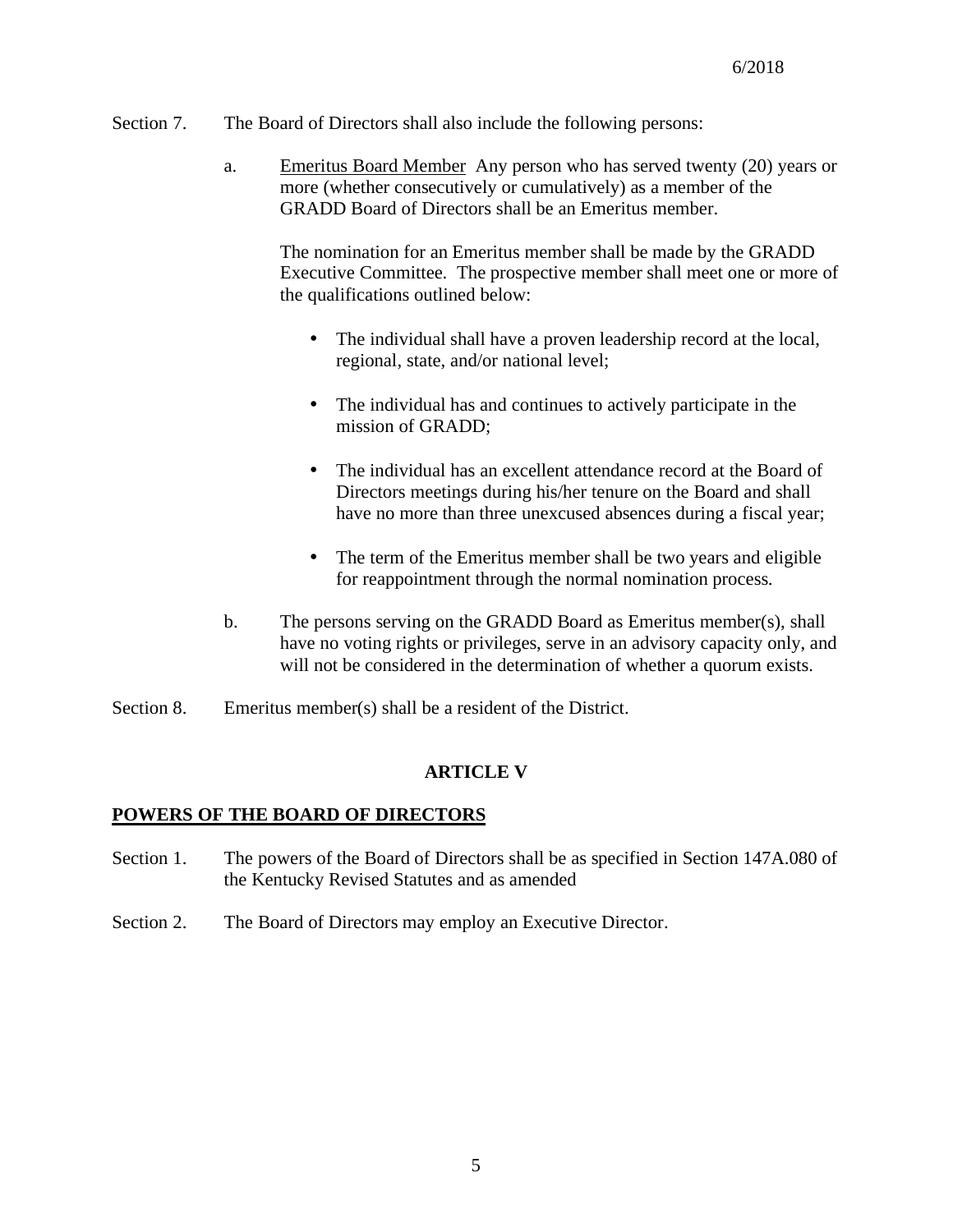# **ARTICLE VI**

### **OFFICERS**

- Section 1. a. The Board of Directors of each Area Development District shall elect the following officers: Chairman, Vice Chairman, Secretary, and Treasurer, and such other officers as the Board may deem necessary. Each officer shall be elected for a term of one (1) year. No member shall be eligible to hold more than one office at a time, and no officer shall be eligible to serve more than two (2) full terms consecutively in the same office. Officers shall perform such duties as may be prescribed by the Board of Directors.
	- b. Annual election of officers shall be held January 1 of each calendar year and run through December 31.

# **ARTICLE VII**

#### **DUTIES OF OFFICERS**

- Section 1. The Chairman of the Board shall:
	- a. Preside at all regular and special meetings of the Executive Committee and Board;
	- b. See that all orders and resolutions of the Board of Directors and Executive Committee are carried out, and provide general supervision to all officers;
	- c. Execute all conveyance, bonds, notes, contracts and agreements authorized by the Board or Executive Committee;
	- d. Appoint committees or may be directed by the Board of Directors or Executive Committee;
	- e. Represent the District at various public meetings, closed committee hearings, cooperating agency meetings, etc., at which District affairs may be discussed and considered;
	- f. Carry on a variety of public relations activities, such as speaking before citizen groups, holding news conferences, radio and television interviews, etc., where District proposals, programs and accomplishments may be discussed.
- Section 2. The Vice-Chairman shall perform the duties of the Chairman in the absence of the Chairman.
- Section 3. The Secretary of the Board shall keep or arrange for the keeping of minutes of the meetings of the Board and Executive Committee and shall record all votes.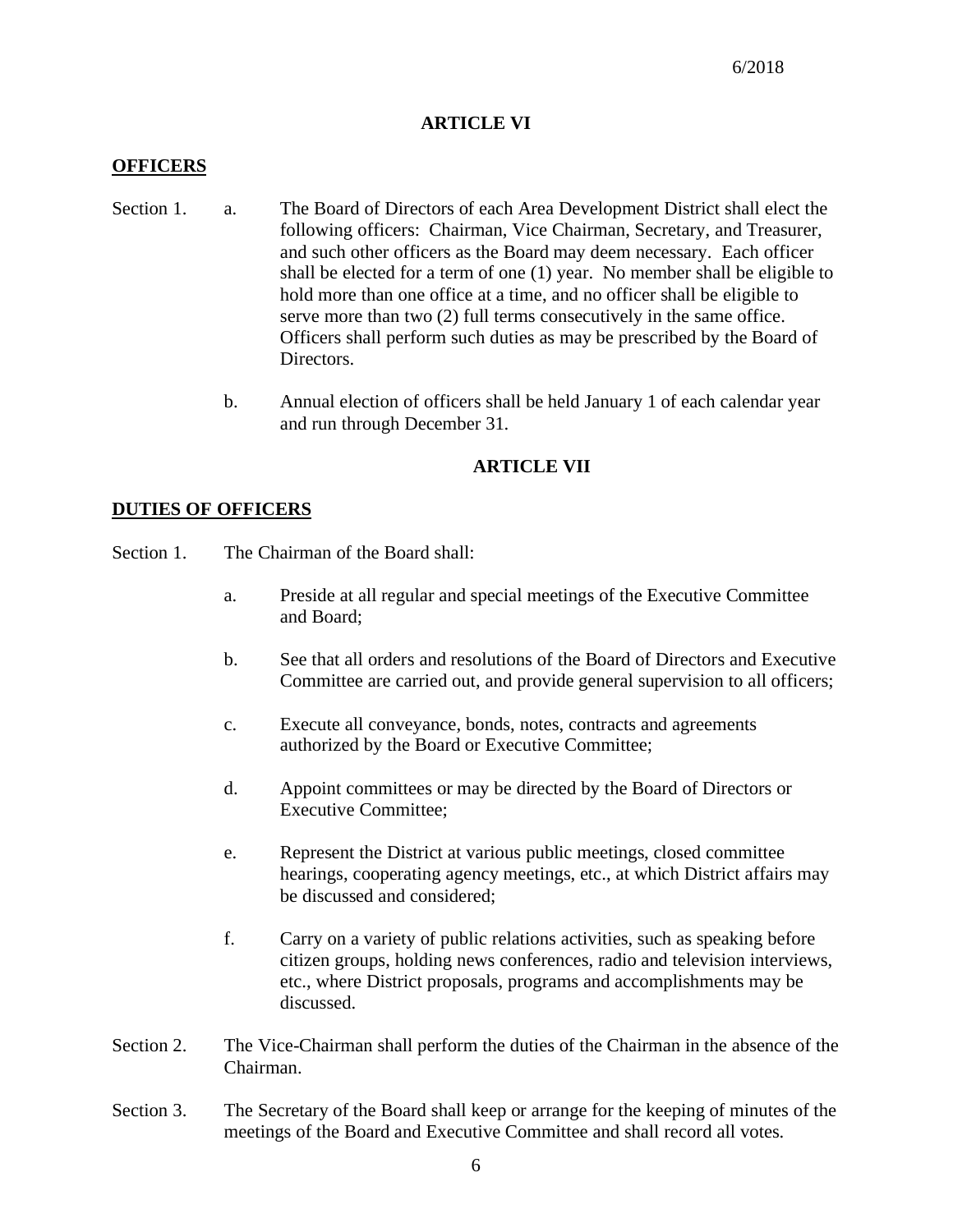He/She shall give, or cause to be given, notice of all official District meetings and shall perform such other duties as may be requested by the Board, Executive Committee or the Chairman.

Section 4. The Treasurer shall perform or arrange for the performance of all of the duties usually performed by the Treasurer; and as such he/she shall collect, receive and hold the monies of the District, endorse and collect any negotiable instruments and keep full and accurate account of the receipts and disbursements. He/She shall maintain, or cause to be maintained, such bank accounts as are necessary in the name of the Green River Area Development District or its appropriate sub agencies. He/She shall require that all withdrawals are countersigned by at least two (2) elected officers or one (1) elected officer and the Executive Director. He/She shall require that all accounts be audited annually.

# **ARTICLE VIII**

# **COMMITTEES**

Section 1. There shall be established from among the members of the Board of Directors an Executive Committee which shall be composed of the Chairman of the Board, who shall serve as Chairman of the Committee; the Vice Chairman; the Secretary; the Treasurer; ethnic-minority member(s) of the Board; the Executive Director shall serve as an advisory member; past chairpersons of the Board of Directors; and Emeritus members who are currently serving on the Board may serve as members of the Committee; and such additional members may be required to provide at least one (1) representative from each County in the District.

> Except those who are members by virtue of office, the members of the Executive Committee shall be nominated by a Nominating Committee selected by the Chairman and shall be subject to approval by the Board. Vacancies occurring on the Committee shall be filled in like manner.

There is delegated to the Executive Committee the following:

- a. To make all decisions, after consideration of the recommendations of the Executive Director, regarding the employment, duties and compensation of professional staff members as may be required for operations of the District. No person shall be denied consideration for employment because of race, religion, color, sex, age, national origin or disability.
- b. To manage the financial assets and obligations of the District;
- c. To guide the activities of the District as required, between meetings of the Board of Directors within policies established by the Board.

The Executive Committee shall meet upon call of the Chairman.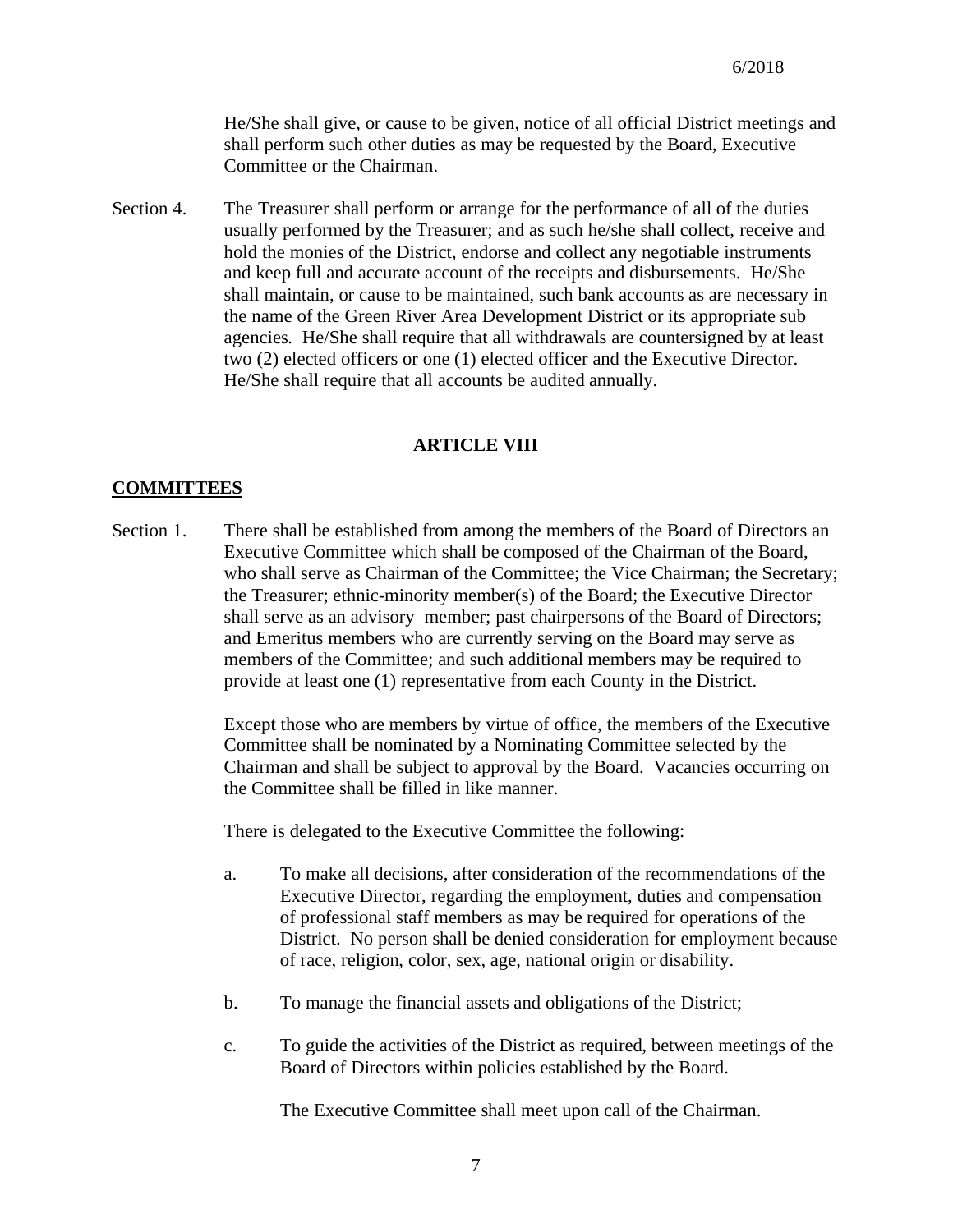The minutes of its meetings shall be provided to the full Board of Directors at the next regular meeting following the Executive Committee meeting. All actions of the committee are subject to review and ratification by the Board of Directors.

A quorum of the Executive Committee shall be the attendance of voting members from at least four (4) of the seven (7) counties.

- Section 2. There shall also be established the following Functional Advisory Committees:
	- a. Green River Regional Health Council;
	- b. GRADD Regional Transportation Committee;
	- c. Green River Area Council on Aging;
	- d. Green River Workforce Development Board;
	- e. Green River Economic Development Corporation; and
	- f. GRADD Water Management Council.

Appointments to the above-mentioned committees shall be made by the Board of Directors upon the recommendation of the Nominating Committee or in accordance with the Functional Advisory Committee's bylaws.

Recommendations for membership on these committees shall be based upon any applicable state or federal guidelines.

In the event that a committee fails to hold a meeting for a period of six (6) months, it shall cease to exist and the chairman of said committee would no longer be a member of the Board of Directors.

Section 3. In addition to the Functional Advisory Committees, the Board may establish program committees as necessary.

# **ARTICLE IX**

#### **MEETINGS**

- Section 1. The Board shall hold its annual meeting at the time and place selected annually by the Chairman.
- Section 2. The Board of Directors shall meet bi-monthly, at the time and place and on the date approved by the Board of Directors, unless the meeting is postponed by a vote of the Executive Committee.